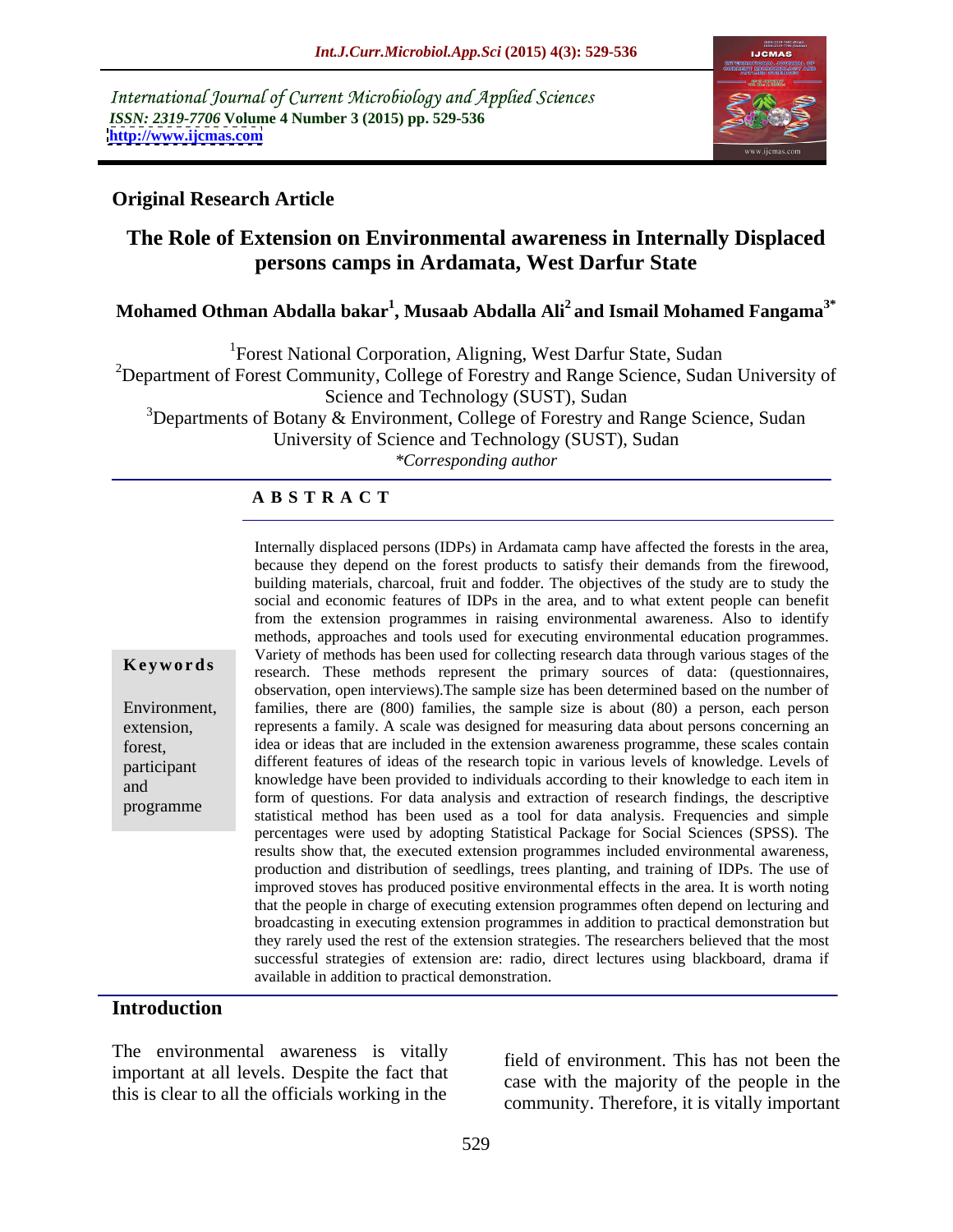recent years, there has been a growing (Assam, 2009). Alawia (2005) has stated concern among scientists and researchers on the study of environmental problems, and conducting any extension work and it has how to find solutions to them. As such a played a significant role in raising number of conferences and forums have been held in different parts of the world, a new field of specializations have created in the field of environment, UN has placed much attention to the environmental studies, The refugees depend entirely on the forest its problems, this has been followed by resources; this has led to destruction of huge setting up of United Nations Environmental forest lands including reserved forests that Programmes (UNDP) (Azzeldin *et al.,* 1994).The Forest National Corporation Geneina, Sesi forest. However, (FNC) in Western Darfur State in (2005- 2014) has executed an extension programme have been exerted to rise environmental in the field of seedlings production and awareness of the local community members distribution, training courses, extension through extension programmes on Forests sessions in the area of environmental awareness, Roads' tree planting, tree to planting of camp site, dissemination of investigates the role of extension in rising extension service through radio etc, and in all parts of the state. However, the presence of IDPs camps in the state have impact on This study aim at investigating the the natural resources particularly the forest resource, this is caused by the community high demand on this resource (i.e. forest - The social and economic features of resource) to meet their high demand on (wood, charcoal), building materials, - To what extent people can benefit from the harvesting of crops etc. Thus to address the extension programmes in rising dreadful economic conditions that can be attributed to the conflict extension unit and attributed to the conflict extension unit and - To identify methods, approaches and tools Western Durfur State Forest (2013). Darfur used for executing environmental education conflict is an internal conflict in Sudan. programmes.<br>Darfur State has witnessed a lot of changes and interventions. These changes have impact on the renewable natural resources such as forests, and ranges, this in turn has led to environmental deterioration in the collecting data about the role being played area. Abalatif (1993) reported that, the by forest extension in rising environmental forest acts as the soil stabilizer, protects the awareness in the study area then extracting environment, shelter belts, regulates water cycle and minimizes the temperature. encounter the extension work, then Environmental deterioration means that the executing the extension programmes. The poor sector of the community will be at risk, deliberately chosen sample has been used

to educate them (Mansour, 2013). In the last them economically will be at risk State, that the extension units are important for environmental awareness of the people.

## **Research problems**

are close to the towns, such as Forest belt of Geneina, Sesi forest. However, governmental and non-government efforts and environment. And this has prompted me pick up the research topic that environmental awareness in the study area.

This study aim at investigating the following: The state of the state of the state of the state of the state of the state of the state of the state of the state of the state of the state of the state of the state of the state of the state of the state of the

refugees in the area.

extension programmes in rising environmental awareness.

programmes.

# **Materials and Methods**

likewise, the resources that they depend on for selecting a state, simply because theThe social survey method has been used for results that help in solving the problems that encounter the extension work, then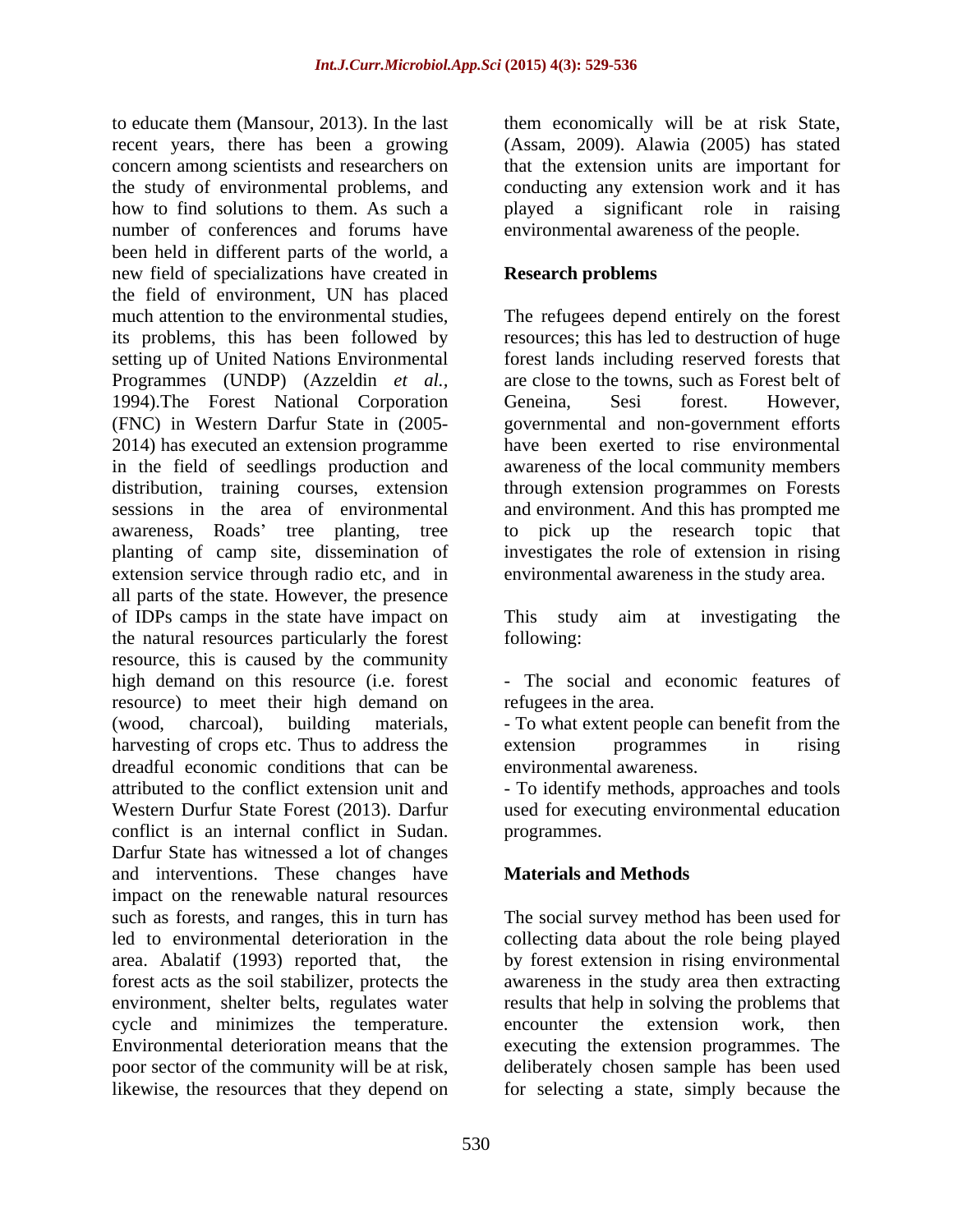population (people) depends totally on the Statistical Package for Social Sciences forest resources. As a result of this, (SPSS). governmental and popular efforts have been exerted to raise environmental awareness **Result and Discussion** through environmental and forest extension programmes. Then Ardamata refugees' camp The study has revealed that the majority of has been chosen randomly. Variety of people work in agriculture as their main methods has been used for collecting occupation but in recent years and due to the research data through various stages of the problems that prevail in the area, the local research. These methods represent the population has shifted to other occupations primary sources of data: (a questionnaire, or jobs so as to earn their living. Previously observation, opens interviews).The sample these refugees left their places of origin and size has been determined based on the they cultivated their crops in vast areas but number of families, there are (800) families, now they live in refugees' camps and they the sample size is about (80) person, each do not practice agriculture as it used to be, person represents a family. A scale was this due to lack of vast agricultural lands designed for measuring data about persons which belong to them, this in turn has forced concerning an idea or ideas that are included to shift to or rather take up new jobs. Thus, in the extension awareness programme, we have realized that this group of people is these scales contain different features of badly needed for extension programmes. ideas of the research topic in various levels Through observation it is clear that they of knowledge. Levels of knowledge have keenly accepted the idea of the forest been provided to individuals according to extension programme and were ready to their knowledge to each item in form of preserve the environment. The researchers questions. This has then led to formation/ believe that the extension programme which creation of an indicator in an individual was carried out the area has been widely mind which reflects/shows the level of his/her information as far as the environment is concerned, in order to measure the level Table (1) shows that high percentage of of environmental awareness, questions were participants benefited from extension directed to the study population to highlight programme, the benefit ranges between full the level of environmental knowledge, their benefit with percentage of 41.2% to partial opinions with regards to the extension benefit which accounts for 43.8% while programmes that have been provided to 85% of the participants believe that there is them to rise their environmental awareness benefit from extension programmes that needed for protection of environment, what have been carried out in the area where as are the environmental benefits drawn from 15% of respondents believe that there is the forest close to them, they did by benefit from the extension programmes. We participate in evaluation of extension programmes and what was the type of community members benefited from the evaluation done by them? For data analysis extension programmes that were carried out and extraction of research findings, the in the area and there is high significant descriptive statistic has been used as a tool difference with regard to benefit under for data analysis. Frequencies and simple moral level  $(P<0.001)$  that is, much of the

(SPSS).

# **Result and Discussion**

accepted by the local community.

percentages were used by adopting benefit is either fully or partially with more participants benefited from extension benefit which accounts for 43.8% while have noticed that the majority of the or less the same percentages as reported by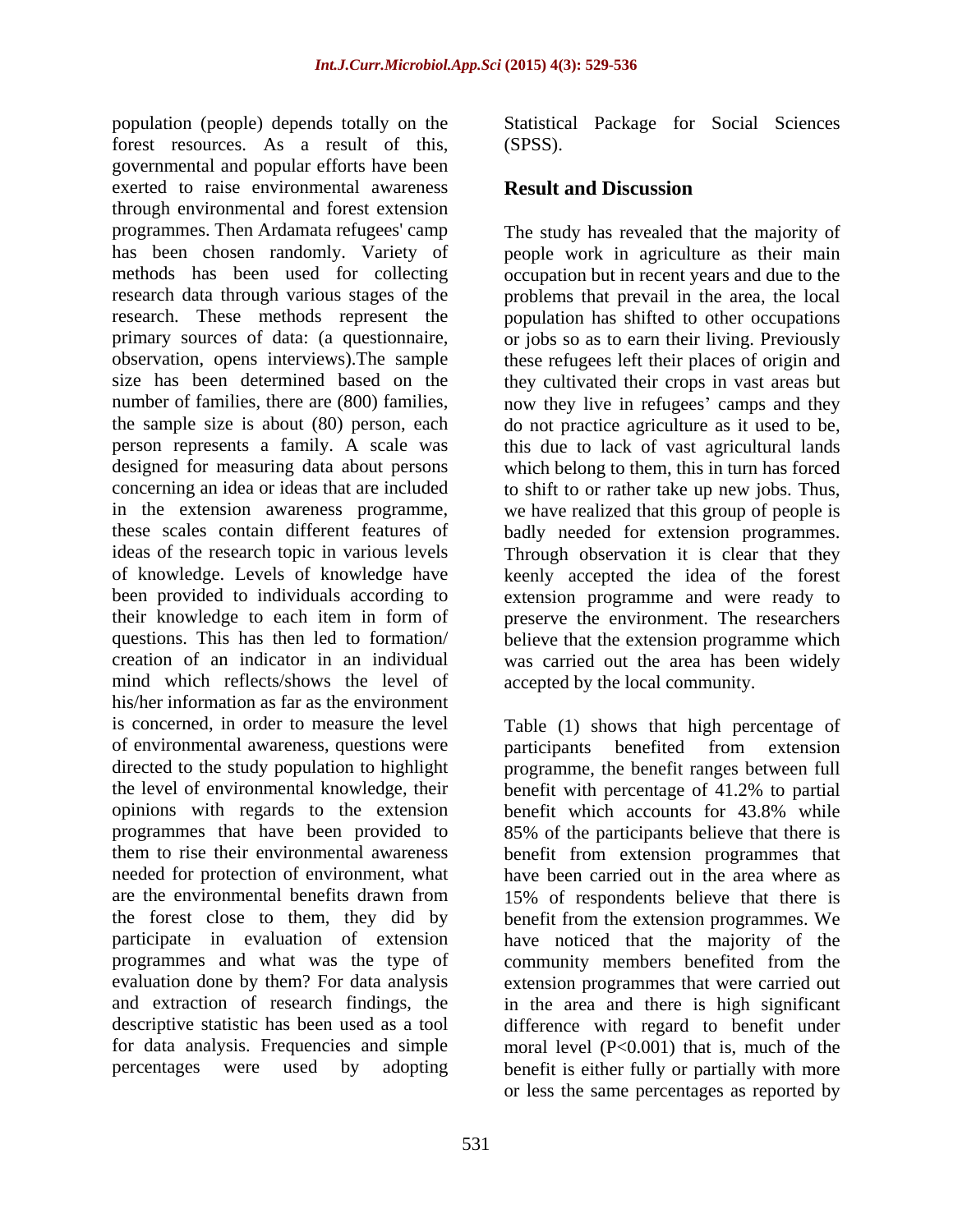the research participants. But, the small these programmes can be represented by: setting up of people's forests – setting up  $(P<0.01)$ . Also 91.7% of the study there is benefit gained from extension programmes executed in the area, this has community enjoys high level of beneficiaries were producing seedlings and planting trees around their farms to act as a this community is environmentally fence, as well as planting trees within and without their houses.

is low (i.e. poor). However, there are other protection while 11.2% mentioned that there levels of participation that range between represents the majority of the research<br>respondents, and there are no statistically<br>respondents believed that the respondents, and there are no statistically believed that the forest of participants with regard to good disposed wastes' disposal was very low, while the majority believed that getting up of wastes was excellent, very good and good with majority of the study population participated in tree-planting, it was found that the people such projects are: (Extension and

category that stated that there was little campaign was poor which accounts for benefit gained from extension programmes 53.8%, but the rest of the community may have reasons that made to believe in position ranges between excellent, very this respect. Moreover, the benefits from good and good and there arehigh significant seedlings & nurseries, manufacturing of population believed that there is rational use improved stoves – distribution of seedlings – of energy at different levels; this indicates trees' planting. The researchers believe that that community used the energy rationally in been proved by the fact that some environmental awareness and the index of started to market them, in addition to this. Therefore, the researchers believed that participation of the community in awareness differences under level of confidence (P<0.01). Also 91.7% of the study the area. As revealed in the above table, the community enjoys high level of environmental awareness has pointed out this community is environmentally continuous and this has been verified and observed in the area.

Table 2 revealed that 38.8% of the Table 3 has revealed that 88.8% of the participants believed that the level of participants stated that the forest extension participation in keeping environment clean played an important role in environmental excellent, very good and good and this extension in environmental protection. It is significant differences (P<0.05), the views extension played a significant role in the of wastes, it is found that only 15% of the a small percentage of study population did study population believed that the level of not see any role being played by forest close percentages respectively but there are within the population study have changed also significant differences under level of attitudes positively towards environment by confidence (P<0.01). This indicates that the adopting tools which are less damaging to majority of participants believed that the the environment such as the improve stove level of participation of high given the instead of "Ladaia", carrying out treedifferent levels that range in order from planting in and outside the house, producing excellent, very good and good while we seedlings for sale so as to be planted later, found that only 15% believed that the level planting trees around the farm so as to act as of participation was poor and there are a fence, rationalizing the use of power, (i.e. significant differences under level of charcoal, wood). Many projects have confidence (P<0.001), this indicates that the accomplished in Sudan with the aim of Table 3 has revealed that 88.8% of the protection while 11.2% mentioned that there was no role being played by the forest observed that the majority of the research participants believed that the forest protection of environment in the area despite extension in favour of environmental protection. Through observation of the area, it has been found out that some individuals rising the environmental awareness of the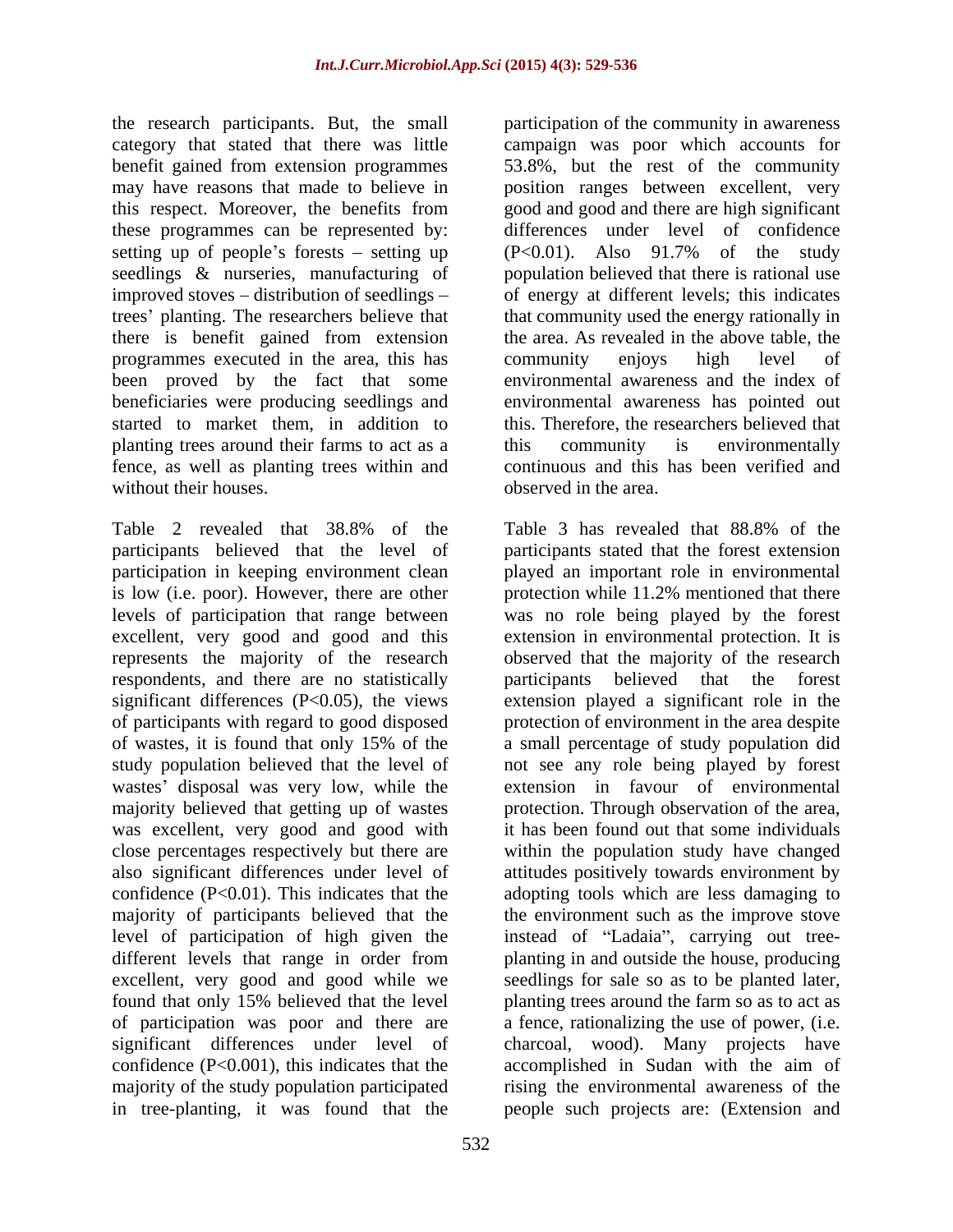Tree-Planting Village Project). This project wind break, it stabilizes soil, it regulates was implemented by a UK organization in Nile River State in Shendi area; it has played rains, it also regulates the level of oxygen a significant role in rising environmental and carbon dioxide in the atmosphere, and it awareness among women and activating her are reduces or rather modifies the temperature role in the community and highlighting the significance of women's role in participation significance of women's role in participation area protected by wind break or the forests (Alwia, 2005). The researchers believe that in the opposite side is about (10-20) times the forest extension has played a great role the height of trees as said by Abdul Latif in environmental protection in the area; this (1993). is attributable to the extension programmes

encourage intensification of extension programmes in the study area simply reported that the forest that is close to them executed in the study area which in turn these programmes have encouraged them to and magnificent environment. The

Environmentally, it is known that forests benefits to the local population and thesehave direct impact on the protection and preservation of environment. Trees act as

hydrocycle that determines the level of and humidity. It has been verified that the (1993).

that have executed which had boosted Table 5 has shown that the majority of environmental awareness of the vast respondents confirmed that the forests that majority of population in the area. are found near them have environmental Table (4) showed that 93.8% of the benefits of trees that are represented by respondents encouraged intensification of (modifying the temperature by 60.0%, extension programmes while 6.2% of them reducing pollution 5.7%, absorbing poisons do not encourage intensification of 6.3%, increasing soil fertility 8.7%, extension programmes. It is noticed that a protecting soil 5.0%). 87.5% of the few number of the respondents did not participants believed that forests have because such programmes were not does not offer any environmental benefits. It available, this can be attributed to the fact is worth noting that the majority of the that this category has not been a part of population study believed that these forests extension programme that has been executed are closed to them have environmental in the area, while the vast majority of the benefits such as they act as in modifying study population encouraged an temperature, reducing pollution, absorbing intensification of extension programmes, poisons and smokes that originated from red this indicated that this category of the bricks kilns that are scattered around the participants have benefited from the area, increasing soil fertility, protecting soil extension programmes that have been from erosion. Through observation, it is have boosted their environmental awareness. benefited greatly from the nearby forests, it Thus, the researchers believed that this has been observed that people spent much of community should be encouraged to carry their time under the shade of the trees and out further extension programmes in the area all occasions are organized within the particularly after having attended the forests, it is really a social benefit, it has extension training course on improved stove, been noticed that the wooded area is production of seedlings, tree planting. All characterized by pure, nice, quiet, evergreen intensify extension programmes. researchers believe that these wooded lands benefits. This percentage is distributed to the environmental benefits while 12% of them reported that the forest that is close to them found that the study population has and magnificent environment. The have provided environmental and social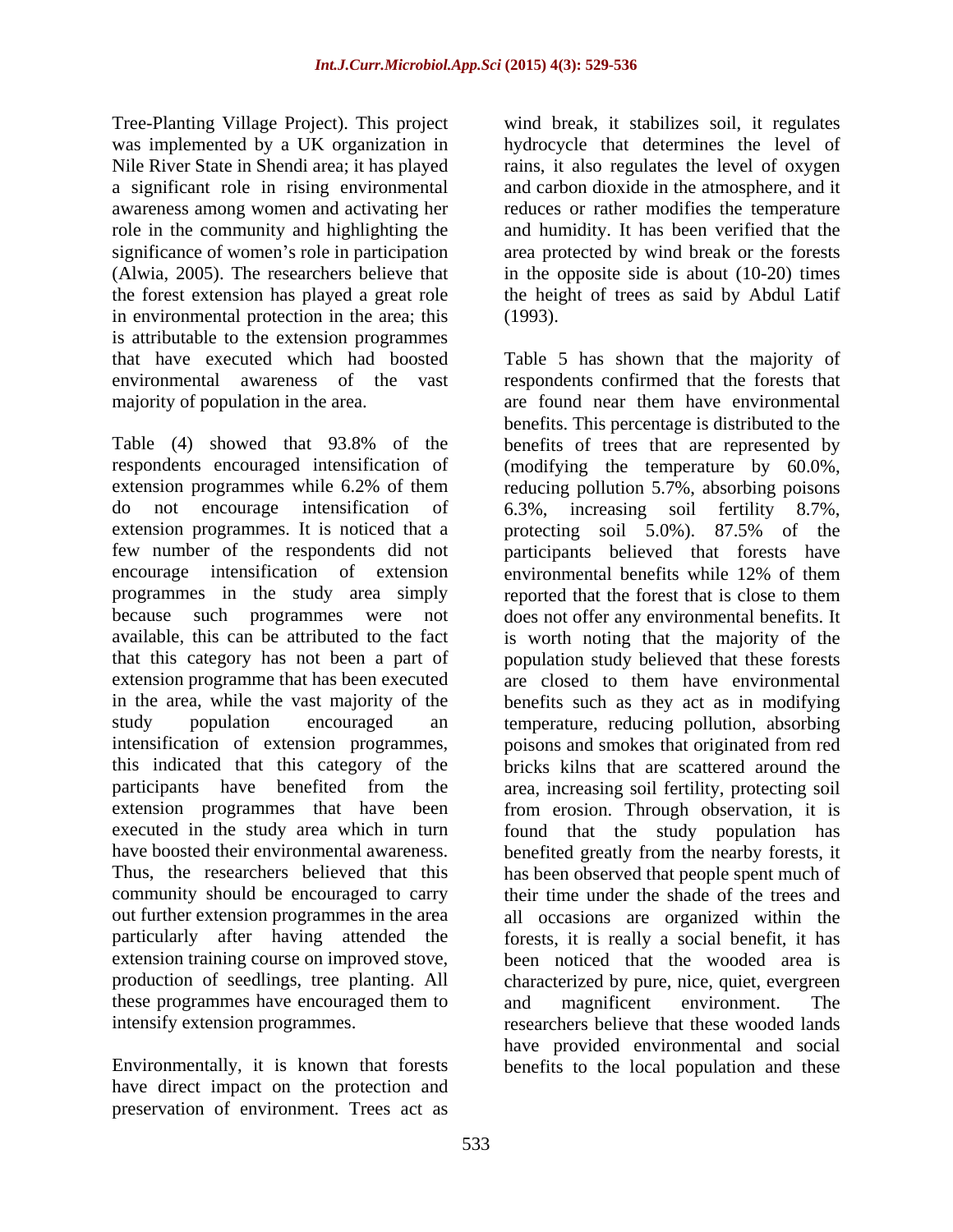benefits will be incentive to the community

Table 6 revealed that 5.0% of the research lectures using blackboard, drama if available respondents reported that the broadcasting programmes on radio is the most successful method while 1.2% reported that they have The vast majority of the study population not heard about radio programme, 48.7% comprises of male participants, agriculture is stated that lectures that were delivered the main occupation, and they are highly through blackboard is the most successful method in carrying out extension benefited from the extension programmes programmes, while 51.35 did not consider executed in the area, thus, the level of blackboard as the most successful method environmental has risen among them. This for executing extension programmes, 5.0% has consequently led to the protection of reported that TV is the most successful environment in the study area; which in turn strategy for extension. However, the encouraged the community to call for majority of the study population did regard intensification of extension programmes TV as the most successful strategy for through forest and environmental extension executing extension programmes and this is by using radio, direct lectures with the aid of similar to what have been stated by blackboard as well as practical participants with regard to the use of audio recording as a means for executing extension programmes, while 1.2% of the **Recommendations** participants believed that the practical illustration is the most successful strategy of 1) The government should introduce extension while 98.8% did not see any benefit in the use practical demonstration as the most successful strategy for executing extension programmes, while 100% of the reduction of taxes imposed on investors so participants regarded that fixed photos did not represent the most successful strategy for extension programmes, while radio and extension lectures represent the most successful strategy for extension among the vast majority of the study population in addition to the practical demonstration. But those who reported that these strategies are not the most successful in executing 3) Raising environmental awareness of extension programmes believed that had not been familiar with these strategies at all. organizing forms on environment by

It is worth noting that the people in charge of executing extension programmes often depend on lecturing and broadcasting in executing extension programmes in addition to practical demonstration but they rarely

to preserve the forests in general. researchers believed that the most successful used the rest of the extension strategies. The strategies of extension are: radio, direct in addition to practical demonstration.

> This study population has blackboard as well as practical demonstration.

# **Recommendations**

- 1)The government should introduce alternative energy that should be environmentally friendly with reasonable prices or encourage in this field with reduction of taxes imposed on investors so that prices will be affordable to all and this in turn helps in preservation of forest and environment as a whole.
- 2) Benefiting from foreign and national organizations working in the area, so as to provide facilities needed for training of trainers at home or abroad in order to protect the environment in the area.
- decision-makers in the area through extending invitations to them to participate in such forums.
- 4) Introducing up-to-date methods of forest extension and environmental awareness so as to be scientific, easy and understandable to the beneficiaries.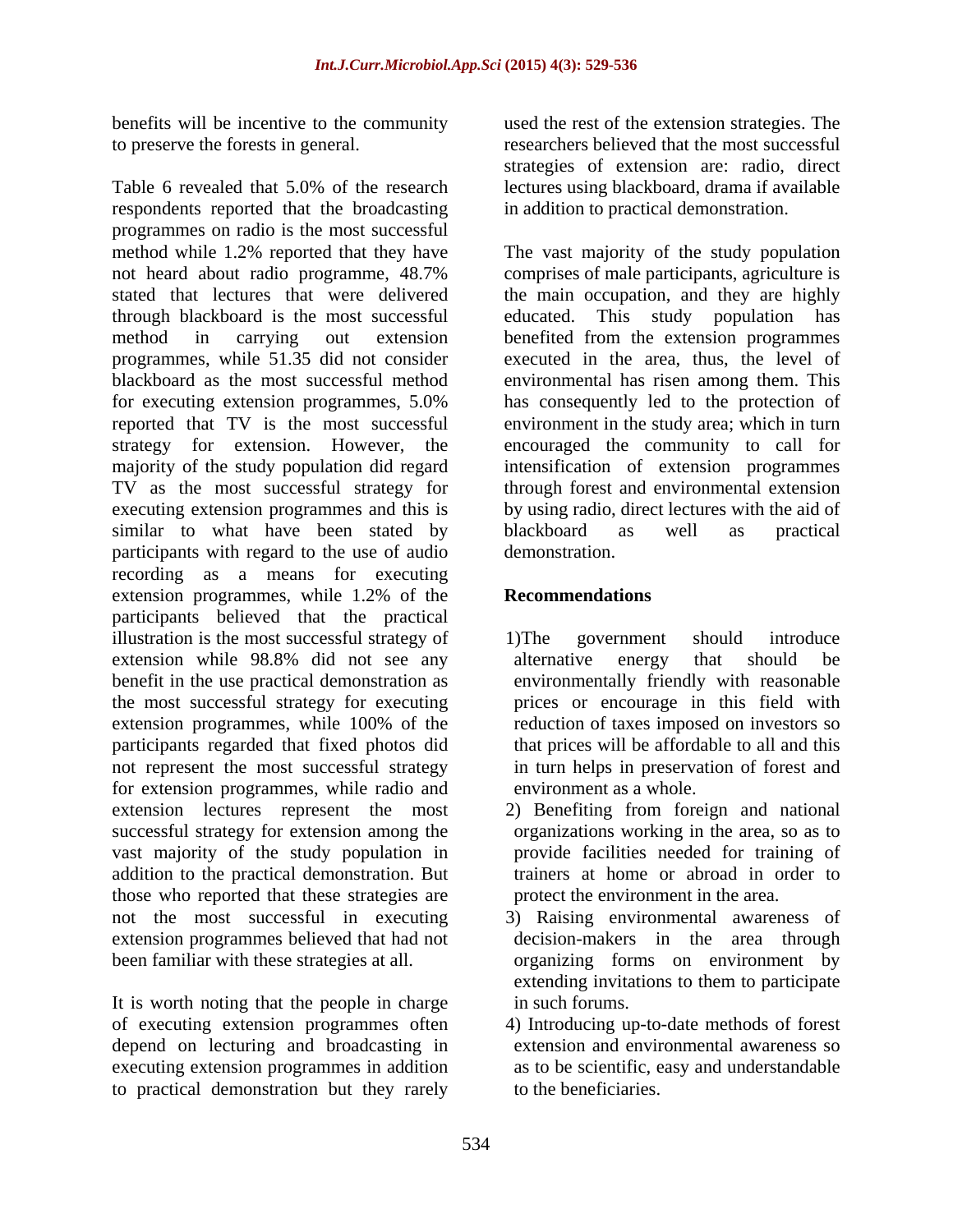#### *Int.J.Curr.Microbiol.App.Sci* **(2015) 4(3): 529-536**

| Benefits       | Frequencies                                      | Percentage                                       |
|----------------|--------------------------------------------------|--------------------------------------------------|
| Whole          |                                                  | $4 - 4$<br>41.4                                  |
| Partial        |                                                  | $\sim$<br>43.8                                   |
| Does not exist |                                                  | 15.0                                             |
| Total          |                                                  | 100.0                                            |
|                | $\sim$ $\sim$ $\sim$ $\sim$ $\sim$ $\sim$ $\sim$ | $\sim$ $\sim$ $\sim$ $\sim$ $\sim$ $\sim$ $\sim$ |

# **Table.1** Potential benefits of extension programmes on environmental awareness

 $X^2 = 15.226$  Level of confidence  $(P<0.001)$ 

# Table.2 Measuring Participants' Environmental Awareness

|                |                                    | Participating in                 | Jasposal |            |           |                   |           | Participating in | Rationalizing |            |
|----------------|------------------------------------|----------------------------------|----------|------------|-----------|-------------------|-----------|------------------|---------------|------------|
| Scale          | making                             |                                  | wastes   | $  -$      | in tree   |                   | Awareness |                  | the use of    |            |
|                |                                    | $\blacksquare$ environment clean |          |            |           |                   | Campaigns |                  | Resources     |            |
|                | l Freq                             |                                  |          |            |           |                   |           |                  | 'rea          |            |
| Excellent   18 |                                    |                                  |          | ۰۱۷۰       |           | 45.I              |           |                  |               |            |
| V.Good         |                                    | $\left  \cdot \right $           |          |            |           |                   |           |                  |               |            |
| Good           |                                    | $\sqrt{21.2}$                    |          |            |           |                   |           | ے ، کے سک        |               |            |
| Poor           |                                    | $\prec$ $\times$                 |          |            |           | $1 \angle . \cup$ |           |                  |               |            |
| Total          | 1.80 L<br>$\overline{\phantom{0}}$ | 1 VV.                            |          | <b>100</b> | <u>vv</u> | 100               | 1 80      | 100              |               | <b>TOO</b> |

## **Table.3** The Role of Forest Extension in Environmental Protection

| Extension protects nvironment | Frequency | Percentage   |
|-------------------------------|-----------|--------------|
| <b>L</b> UD                   |           | 00.0         |
|                               |           | . <i>. .</i> |
| I otal                        |           | 100.0        |

## **Table.4** Intensification of Extension in the Area

| Intensification of Extension | Frequency | Percentage     |
|------------------------------|-----------|----------------|
| $V \alpha$<br>工厂厂            |           | $\sim$<br>ノン・マ |
| $\mathbf{N}$ :<br>14 C       |           |                |
| Total                        |           | 100.0          |

### **Table.5** Main Benefits of Forests

| Benefits                  | Frequency | Percentage     |
|---------------------------|-----------|----------------|
| Modifying temperature     | 40.       | 60.0           |
| Reducing pollution        |           |                |
| Absorbing poisons         |           |                |
| Increasing soil fertility |           |                |
| Protecting soil from      |           |                |
| Does not exist            |           | $\sim$<br>⊥∠.J |
| Total                     | ΧL        | 100.0          |